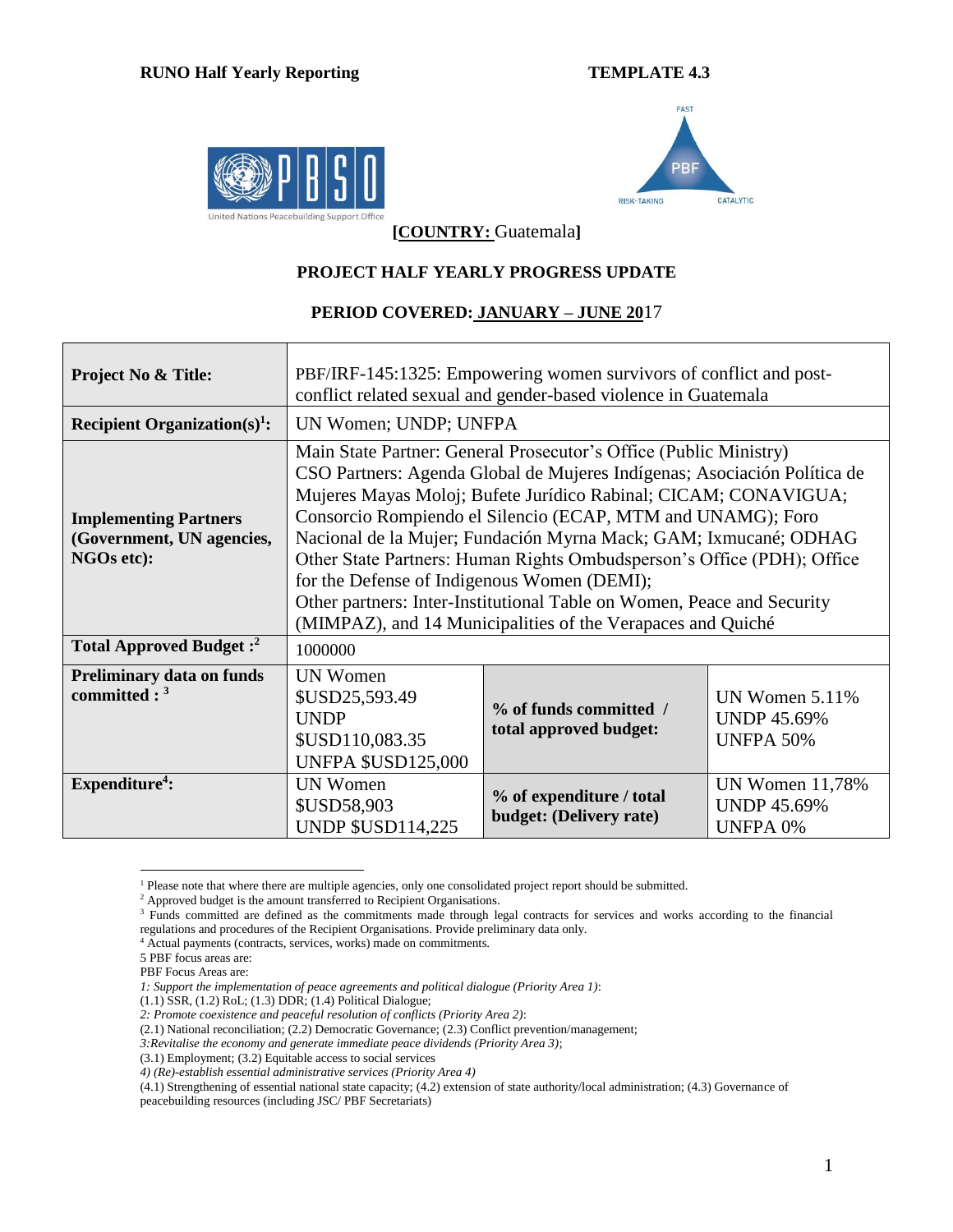|                                                             | <b>UNFPA \$0USD</b>                                                                      |                                                                                                                                                                                                                                                                                                                                                                                                                                                                                                                                                                                                                                                                                                                                                                                                                                                                                                                                                                                                                                                                                                                                                                                                |  |
|-------------------------------------------------------------|------------------------------------------------------------------------------------------|------------------------------------------------------------------------------------------------------------------------------------------------------------------------------------------------------------------------------------------------------------------------------------------------------------------------------------------------------------------------------------------------------------------------------------------------------------------------------------------------------------------------------------------------------------------------------------------------------------------------------------------------------------------------------------------------------------------------------------------------------------------------------------------------------------------------------------------------------------------------------------------------------------------------------------------------------------------------------------------------------------------------------------------------------------------------------------------------------------------------------------------------------------------------------------------------|--|
| <b>Project Approval Date:</b>                               | 10 October 2016                                                                          |                                                                                                                                                                                                                                                                                                                                                                                                                                                                                                                                                                                                                                                                                                                                                                                                                                                                                                                                                                                                                                                                                                                                                                                                |  |
| <b>Project Start Date:</b>                                  | November 2016                                                                            | Possible delay in<br>operational closure date<br>(Number of months)                                                                                                                                                                                                                                                                                                                                                                                                                                                                                                                                                                                                                                                                                                                                                                                                                                                                                                                                                                                                                                                                                                                            |  |
| <b>Expected Operational</b><br><b>Project Closure Date:</b> | <b>May 2018</b>                                                                          |                                                                                                                                                                                                                                                                                                                                                                                                                                                                                                                                                                                                                                                                                                                                                                                                                                                                                                                                                                                                                                                                                                                                                                                                |  |
| <b>Project Outcomes:</b>                                    | comprehensive care, and reparation responses.<br>and Security Global Agenda;<br>actions. | Outcome 1:75 women survivors of conflict and post-conflict related SGBV,<br>particularly indigenous women, are empowered in their rights to restorative<br>justice and transformative reparation and three state institutions, strengthened<br>to incorporate a women's human rights perspective in their justice,<br>Outcome 2: 300 women survivors of conflict and post-conflict related SGBV,<br>particularly indigenous women, are empowered in their right to equal<br>participation in peace building, the rule of law, and political decision-making,<br>and 15 state institutions adopt regular mechanisms for increasing their<br>participation in the design and monitoring of norms and policies to advance<br>Peace Accords' commitments towards women, in line with the Women, Peace<br>Outcome 3: 1,225 women survivors of conflict and post-conflict related<br>SGBV, particularly indigenous women, are empowered in their right to a life<br>free of the continuum of violence against women, three state institutions and<br>20 community/municipal authorities implement coordinated WHR-based and<br>culturally pertinent SGBV prevention, comprehensive care and response |  |
| PBF Focus Area <sup>5</sup>                                 | PBF Priority 1.2 : Rule of Law and                                                       |                                                                                                                                                                                                                                                                                                                                                                                                                                                                                                                                                                                                                                                                                                                                                                                                                                                                                                                                                                                                                                                                                                                                                                                                |  |
| (select one of the Focus Areas                              | PBF Priority 1.4 : Political Dialogue                                                    |                                                                                                                                                                                                                                                                                                                                                                                                                                                                                                                                                                                                                                                                                                                                                                                                                                                                                                                                                                                                                                                                                                                                                                                                |  |
| listed below)                                               |                                                                                          | PBF Priority 2.3 : Conflict prevention/management                                                                                                                                                                                                                                                                                                                                                                                                                                                                                                                                                                                                                                                                                                                                                                                                                                                                                                                                                                                                                                                                                                                                              |  |

 $\overline{a}$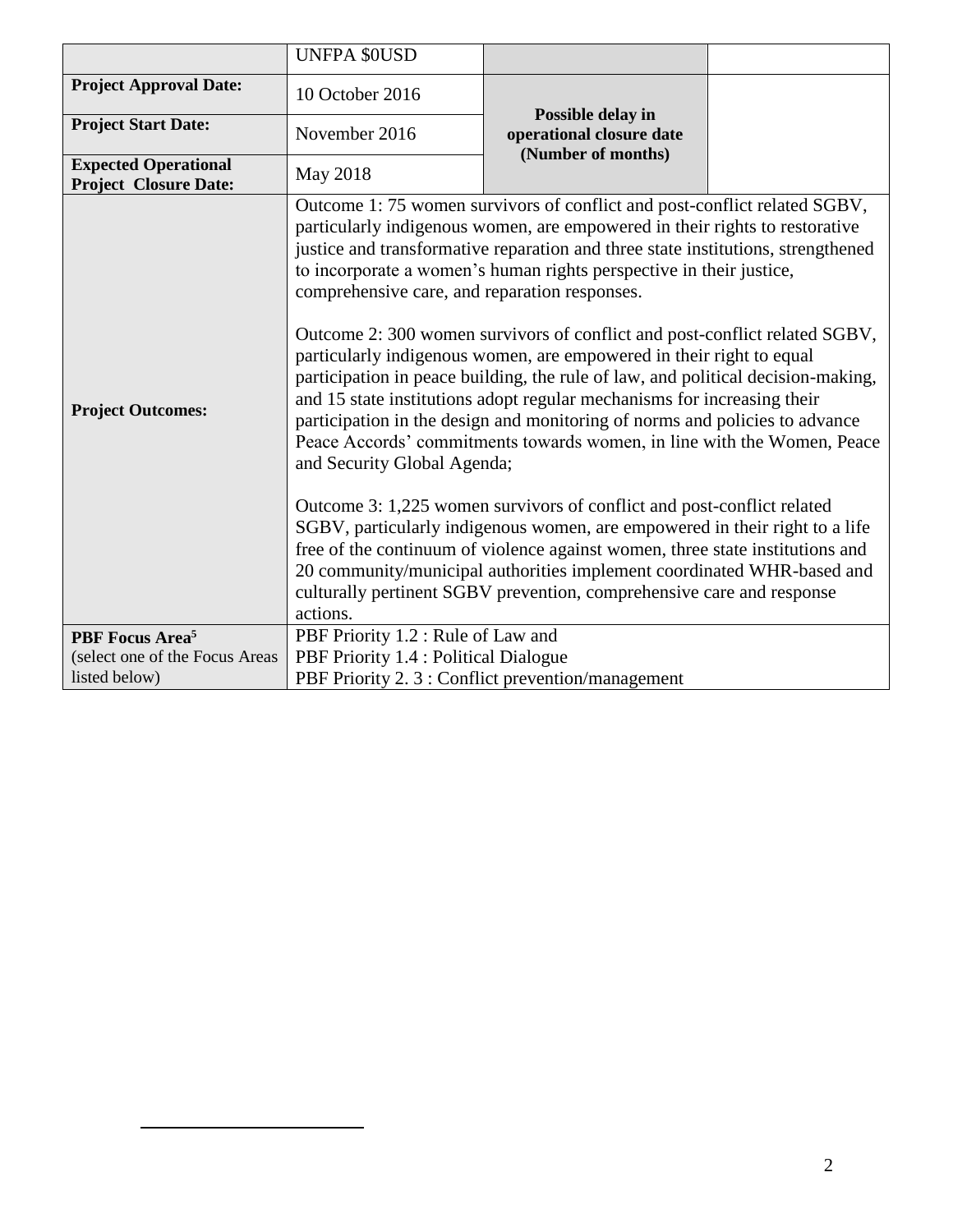## **Qualitative assessment of progress**

| For each intended outcome,                                | <b>Outcome 1:</b>                                                                                                                                                                                                                                                                                                                                                                                                                                                                                                                                                                                                                                                                                                                                                                                                                                                                                                                |
|-----------------------------------------------------------|----------------------------------------------------------------------------------------------------------------------------------------------------------------------------------------------------------------------------------------------------------------------------------------------------------------------------------------------------------------------------------------------------------------------------------------------------------------------------------------------------------------------------------------------------------------------------------------------------------------------------------------------------------------------------------------------------------------------------------------------------------------------------------------------------------------------------------------------------------------------------------------------------------------------------------|
| provide <b>evidence</b> of progress                       | 59 women SGBV survivors of sexual violence during the internal armed conflict received legal and                                                                                                                                                                                                                                                                                                                                                                                                                                                                                                                                                                                                                                                                                                                                                                                                                                 |
| during the reporting period.                              | psycho-social support to strengthen their participation in 3 cases. Husbands of some of the women                                                                                                                                                                                                                                                                                                                                                                                                                                                                                                                                                                                                                                                                                                                                                                                                                                |
|                                                           | were included in the psycho-social processes, to ensure their understanding of and support for the                                                                                                                                                                                                                                                                                                                                                                                                                                                                                                                                                                                                                                                                                                                                                                                                                               |
| In addition, for each outcome                             | women as the investigation of the cases progresses. Guidelines for interviewing husbands of survivors                                                                                                                                                                                                                                                                                                                                                                                                                                                                                                                                                                                                                                                                                                                                                                                                                            |
| include the outputs achieved.<br>(1000 characters max per | of sexual violence were drafted to assist this work in the future.                                                                                                                                                                                                                                                                                                                                                                                                                                                                                                                                                                                                                                                                                                                                                                                                                                                               |
| outcome.)                                                 | <b>Outcome 2:</b>                                                                                                                                                                                                                                                                                                                                                                                                                                                                                                                                                                                                                                                                                                                                                                                                                                                                                                                |
|                                                           | The WPS Inter-institutional Table, MIMPAZ, finalized 1325 NAP in-depth review and elaborated an<br>inter-institutional agreement for its implementation. 1325 trainings were delivered to MIMPAZ and<br>the GPI supported the Technical Secretariat of the National Security Council and the Ministry of<br>Interior in their internal analysis of 1325 and related UNSC Resolutions. The UNCT submitted its<br>CEDAW Confidential Complementary Report, which was shared with CRC and CERD Committees.<br>and provided training on CEDAW to membes of the UNCT and the Inter-Agency Group on Gender.<br>Supported compilation of CEDAW complementary report has been supported, including a<br>consultation with 20 women survivors of conflict and post-conflict related sexual violence.<br>Conmemorating one year of the Sepur Zarco sentence, the II Feminist Encounter analyzed WPS<br>Agenda and the legacy of survivors. |
|                                                           | <b>Outcome 3:</b>                                                                                                                                                                                                                                                                                                                                                                                                                                                                                                                                                                                                                                                                                                                                                                                                                                                                                                                |
|                                                           | Activities under outcome 3 which focus on actions in coordination with Sate entities have not been                                                                                                                                                                                                                                                                                                                                                                                                                                                                                                                                                                                                                                                                                                                                                                                                                               |
|                                                           | executed due to the pending approval by the Presidential Planning Secretariat, which is required to                                                                                                                                                                                                                                                                                                                                                                                                                                                                                                                                                                                                                                                                                                                                                                                                                              |
|                                                           | formalize annual workplans.                                                                                                                                                                                                                                                                                                                                                                                                                                                                                                                                                                                                                                                                                                                                                                                                                                                                                                      |
|                                                           | <b>Outcome 4:</b>                                                                                                                                                                                                                                                                                                                                                                                                                                                                                                                                                                                                                                                                                                                                                                                                                                                                                                                |
|                                                           | N/A                                                                                                                                                                                                                                                                                                                                                                                                                                                                                                                                                                                                                                                                                                                                                                                                                                                                                                                              |
| Do you see evidence that the                              |                                                                                                                                                                                                                                                                                                                                                                                                                                                                                                                                                                                                                                                                                                                                                                                                                                                                                                                                  |
| project is having a positive                              | The project enables a continuation of support for women survivors of conflict-related sexual violence.<br>The ongoing process of empowerment women to exercise their rights to truth, justice and reparations;                                                                                                                                                                                                                                                                                                                                                                                                                                                                                                                                                                                                                                                                                                                   |
|                                                           |                                                                                                                                                                                                                                                                                                                                                                                                                                                                                                                                                                                                                                                                                                                                                                                                                                                                                                                                  |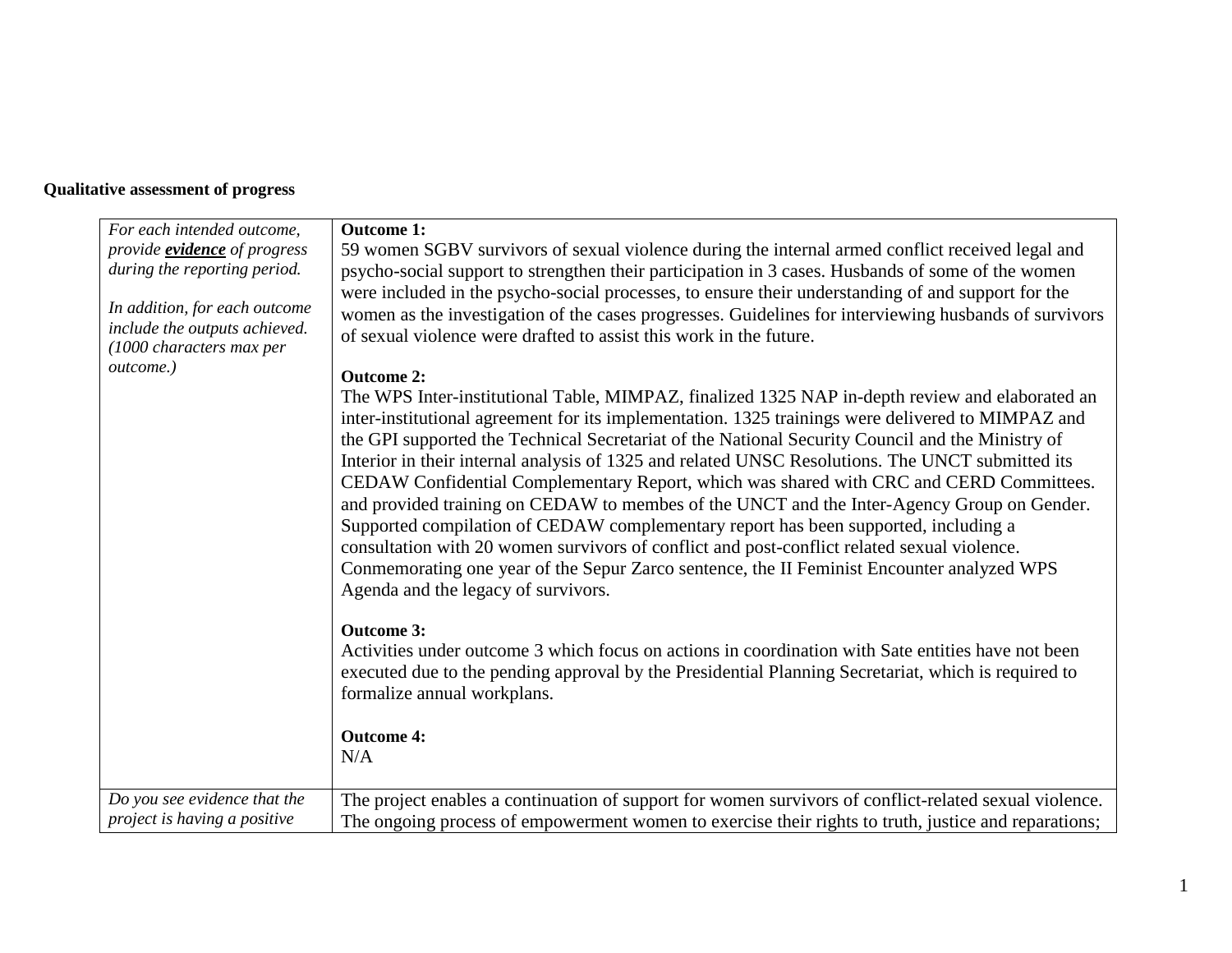| impact on peacebuilding?                            | to political participation, and to a life free of the continumm of VAW, which, reaches out to and                                                                                                               |
|-----------------------------------------------------|-----------------------------------------------------------------------------------------------------------------------------------------------------------------------------------------------------------------|
| (1000 characters max.)                              | includes their husbands, families and communities, contributes to peacebuilding by enabling deeply                                                                                                              |
|                                                     | entrenched inequalities between men and women - evidenced by violations of women's most                                                                                                                         |
|                                                     | fundamental rights in the conflict and the post-conflict, and the ensuing decades of impunity - to be                                                                                                           |
|                                                     | contested and transformed. Support and training to MIMPAZ for the adoption and implementation of                                                                                                                |
|                                                     | 1325 NAP and the strengthening of women's political leadership directly contributes to implementing                                                                                                             |
|                                                     | the Peace Accords linked to the WPS Global Agenda and the national policy for the advancement of                                                                                                                |
|                                                     | women.                                                                                                                                                                                                          |
| Were there catalytic effects                        | 10 additional women survivors of sexual violence were identified in relation to the Ixil case, and                                                                                                              |
| from the project in the period                      | ECAP will now commence providing them legal and psycho-social support. The willingness of                                                                                                                       |
| reported, including additional                      | women to speak out about their experiences, is a result of the trust built within the communities and of                                                                                                        |
| funding commitments or                              | the willingness of other women already receiving support, to encourage and accompany them. This is                                                                                                              |
| unleashing/ unblocking of any                       | a catalytic effect. Partner IEAPADES received Swedish funding to strengthen the support to                                                                                                                      |
| peace relevant processes?<br>(1000 characters max.) | MIMPAZ and the 1325 NAP for which support has been affirmed by the Presidential Secretariat for                                                                                                                 |
|                                                     | Women. IW will support a side event on Guatemala and Burundi's peace process in this year's 1325                                                                                                                |
|                                                     | commemoration.                                                                                                                                                                                                  |
|                                                     |                                                                                                                                                                                                                 |
| If progress has been slow or                        | Project has been delayed by the prolonged process of passing the ProDoc through the Presidential                                                                                                                |
| inadequate, provide main                            | Planning Secretariat (SEGEPLAN). Because of new compliance requirements in the law regarding the                                                                                                                |
| reasons and what is being                           | state budget, there are difficulties for projects where a large portion of the budget is allocated as grants                                                                                                    |
| done to address them.                               | to civil society. The delay has meant that the activities to be jointly executed with state entities such as                                                                                                    |
| (1000 characters max.)                              | the General Prosecutor's Office and the Office for the Defense of Indigenous Women (DEMI) have                                                                                                                  |
|                                                     | been on hold until the approval from SEGEPLAN.                                                                                                                                                                  |
|                                                     |                                                                                                                                                                                                                 |
|                                                     | To address this delay, in coordination with SEGEPLAN and the General Prosecutor, the ProDoc has                                                                                                                 |
|                                                     | been adjusted, in compliance with the state requirements. The situation is expected to be resolved by                                                                                                           |
|                                                     | the beginning of next quarter.                                                                                                                                                                                  |
| What are the main                                   | With SEGEPLAN's ProDoc approval, the hiring of national UNV experts to consolidate the 1325                                                                                                                     |
| activities/expected results for                     | team and the support to indigenous women human rights advocates at the community level and the                                                                                                                  |
| the rest of the year?                               | state institutions that implement coordinated WHR-based and culturally pertinent SGBV prevention,                                                                                                               |
| (1000 characters max.)                              | comprehensive care, and response actions.                                                                                                                                                                       |
|                                                     | Legal and psycho-social support to women involved in the 3 current cases will be continued, with a<br>view to expanding to include an additional, 4th case. Expert consultants will also be hired to assist the |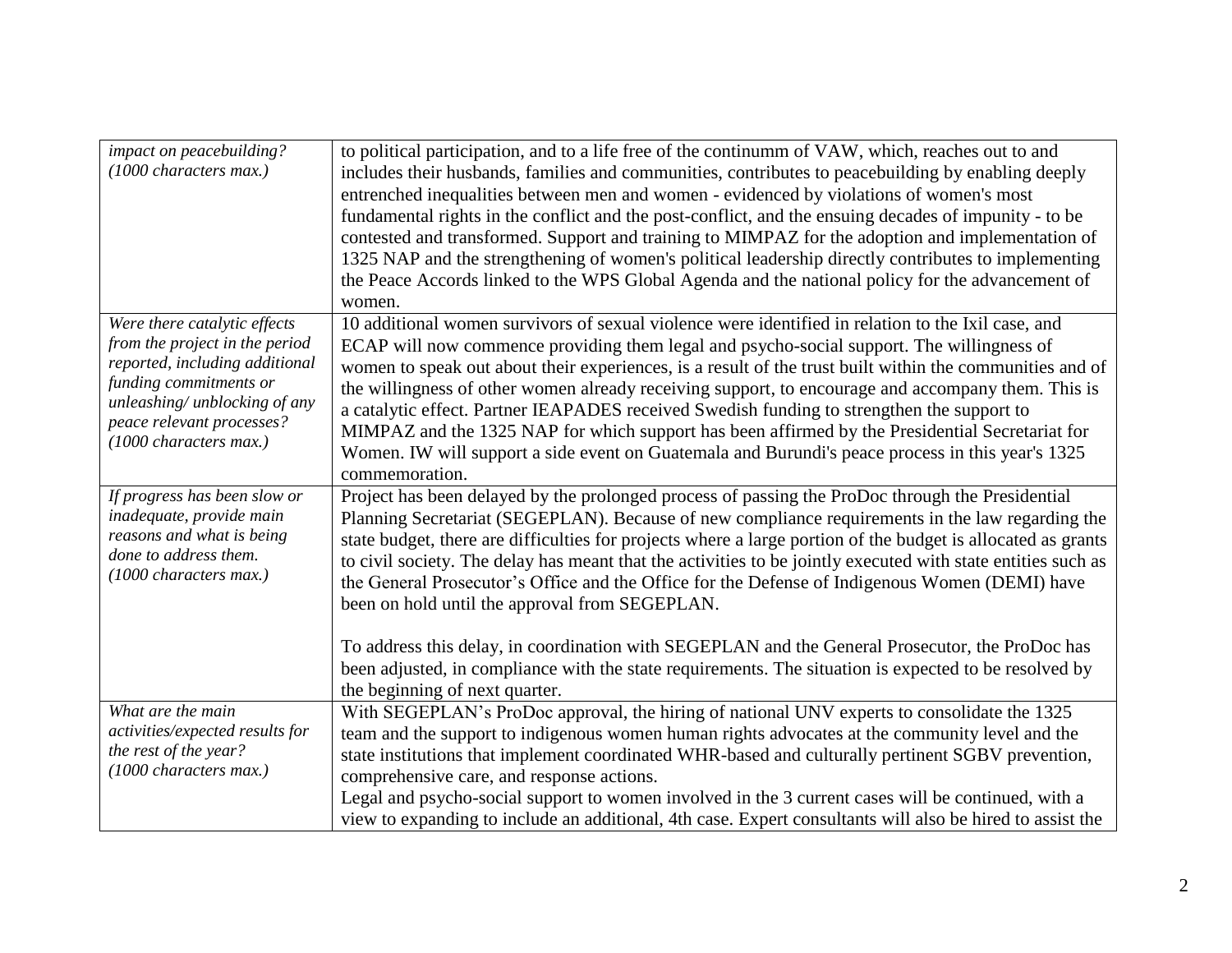|                                | Prosecutor's Office to develop this 4th case, and to assist both prosecutors and civil society            |
|--------------------------------|-----------------------------------------------------------------------------------------------------------|
|                                |                                                                                                           |
|                                | organizations with the development of transformative reparations methodologies and proposals with         |
|                                | respect to the cases. A strategy to address obstacles for women's equal access to political participation |
|                                | will be developed, and grants to implement actions in the commuties will be allocated.                    |
| Is there any need to adjust    | As stated above SEGEPLAN has not yet approved the ProDoc which has delayed several activities.            |
| project strategies/            | Once favorable dictum is received a request for a non-cost extension of the project will be formalized.   |
| duration/budget etc.?          |                                                                                                           |
| (1000 characters max.)         |                                                                                                           |
| What is the project budget     | The preliminary figures on project expenditure to date indicate that 17,31% of the totall allocated       |
| expenditure to date            | budget, equivalent to US\$173,128 has been spent and 26% equivalent to 260,676.84 has been                |
| (percentage of allocated       | committed.                                                                                                |
| project budget expensed by the |                                                                                                           |
| date of the report) $-$        |                                                                                                           |
| preliminary figures only?      |                                                                                                           |
| (1000 characters max.)         |                                                                                                           |
| Any other information that the | The recruitment of expert support through UNV staff has not been feasiable due to the delay in            |
| project needs to convey to     | obtaining SEGEPLAN's positive dictum. In coordination with the UNV office, ta plan for rapid              |
| PBSO (and JSC) at this stage?  | recruitment has been designed to address the delays.                                                      |
| (1500 characters max.)         | The recruitment of the international volunteer has been successful and the GPI program coordinator is     |
|                                | in place.                                                                                                 |
|                                |                                                                                                           |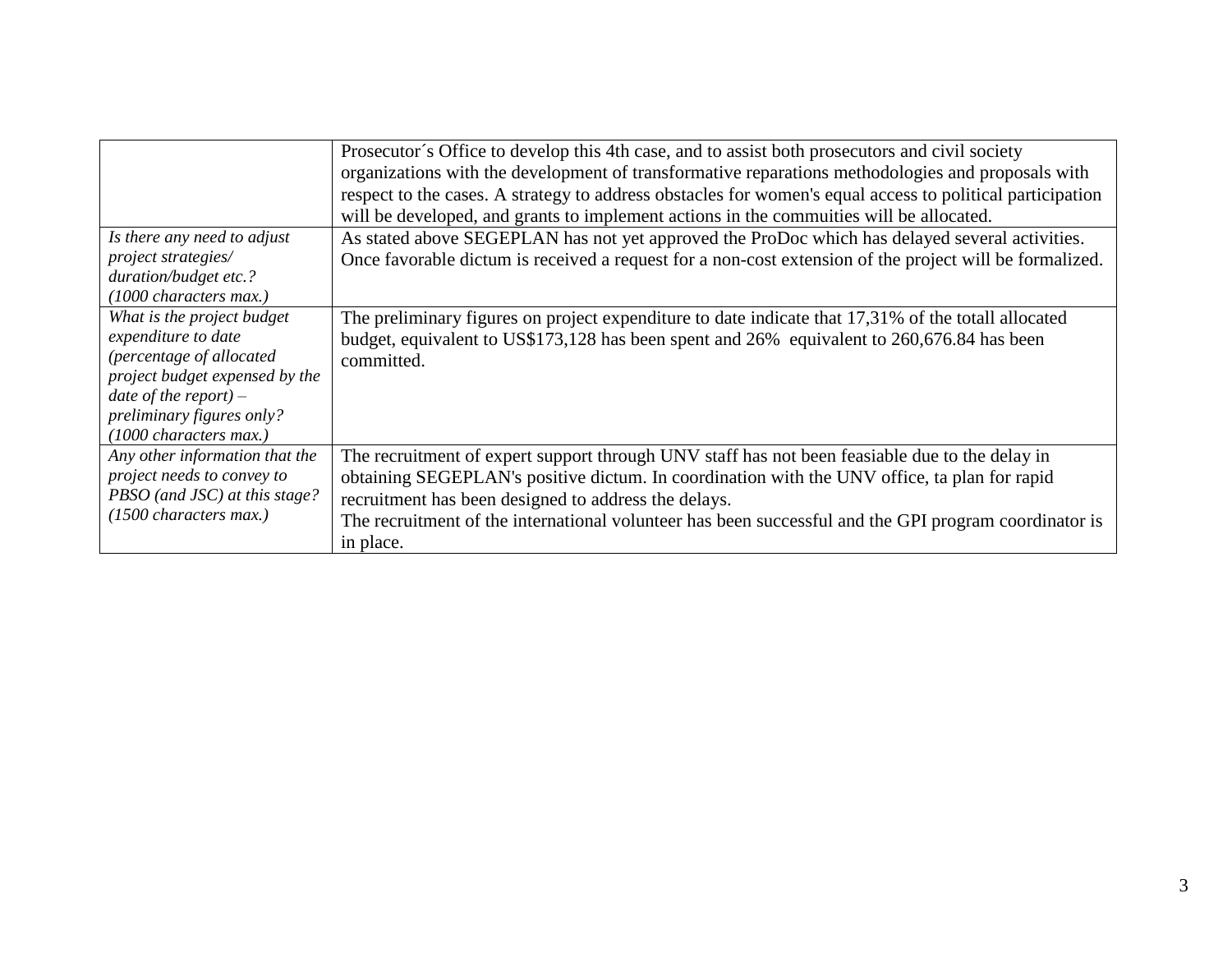**INDICATOR BASED PERFORMANCE ASSESSMENT***: Using the Project Results Framework as per the approved project document- provide an update*  on the achievement of key indicators at both the outcome and output level in the table below. Where it has not been possible to collect data on indicators, state this *and provide any explanation in the qualitative text above.* (250 characters max per entry)

|                  | <b>Performance</b>  | <b>Indicator</b> | <b>End of</b>    | <b>Current indicator</b> | <b>Reasons for Variance/ Delay</b> | <b>Adjustment of</b> |
|------------------|---------------------|------------------|------------------|--------------------------|------------------------------------|----------------------|
|                  | <b>Indicators</b>   | <b>Baseline</b>  | project          | progress                 | (if any)                           | target (if any)      |
|                  |                     |                  | <b>Indicator</b> |                          |                                    |                      |
|                  |                     |                  | <b>Target</b>    |                          |                                    |                      |
| <b>Outcome 1</b> | Indicator 1.1       | 49               | 75               | 59                       | N/A                                | N/A                  |
| 75 women         | Number of women     |                  |                  |                          |                                    |                      |
| survivors of     | of<br>survivors     |                  |                  |                          |                                    |                      |
| conflict and     | conflict and post-  |                  |                  |                          |                                    |                      |
| post-conflict    | conflict<br>related |                  |                  |                          |                                    |                      |
| related          | SGBV,               |                  |                  |                          |                                    |                      |
| SGBV,            | particularly        |                  |                  |                          |                                    |                      |
| particularly     | indigenous women    |                  |                  |                          |                                    |                      |
| indigenous       | involved<br>in      |                  |                  |                          |                                    |                      |
| women, are       | restorative justice |                  |                  |                          |                                    |                      |
| empowered        | and transforming    |                  |                  |                          |                                    |                      |
| in their rights  | reparation          |                  |                  |                          |                                    |                      |
| to restorative   | processes           |                  |                  |                          |                                    |                      |
| justice and      | supported by the    |                  |                  |                          |                                    |                      |
| transformativ    | project,            |                  |                  |                          |                                    |                      |
| e reparation,    | disaggregated by    |                  |                  |                          |                                    |                      |
| and three        | age and ethnic      |                  |                  |                          |                                    |                      |
| state            | origin              |                  |                  |                          |                                    |                      |
| institutions     | Indicator 1.2       |                  | $\overline{4}$   |                          | N/A                                | N/A                  |
| incorporate a    | Number of SGBV      |                  |                  |                          |                                    |                      |
| women's          | cases prepared for  |                  |                  |                          |                                    |                      |
| human rights     | trial<br>by<br>the  |                  |                  |                          |                                    |                      |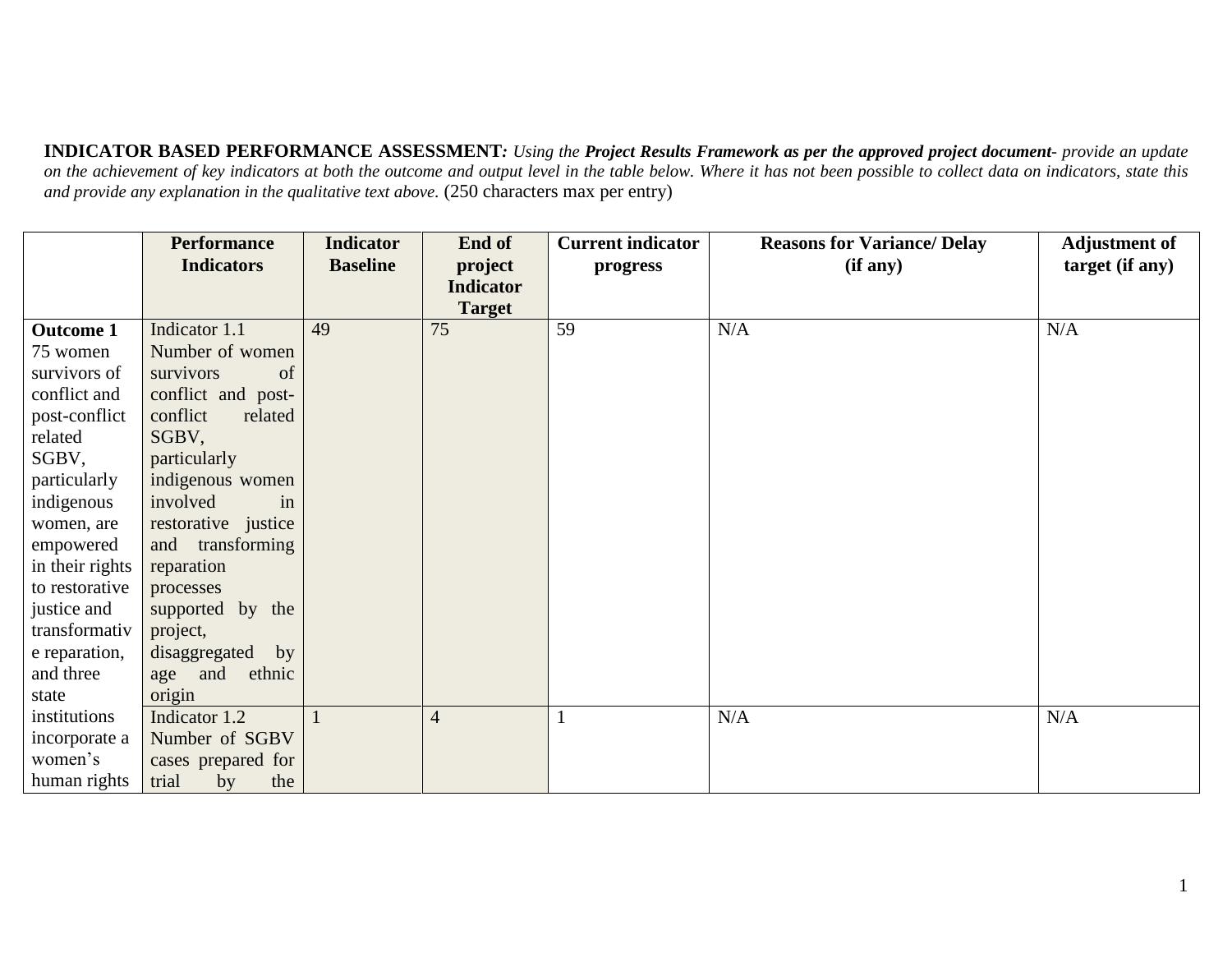| perspect                                                                                                      | General<br>Prosecutor's<br>Office<br>applying<br>WHR's standards<br>as per knowledge<br>acquired through<br>the project<br>Indicator 1.3                                                               |                      |                 |                 |           |           |
|---------------------------------------------------------------------------------------------------------------|--------------------------------------------------------------------------------------------------------------------------------------------------------------------------------------------------------|----------------------|-----------------|-----------------|-----------|-----------|
| Output 1.1<br>Access to<br>restorative<br>justice for<br>women<br>survivors of<br><b>SGBV</b><br>strengthened | Indicator 1.1.1<br># of cases in which<br>pre-charge<br>investigations have<br>been issued for the<br>arrest warrants by<br>General<br>the<br>Prosecutor's<br>Office with project<br>support.          | $\mathbf{1}$         | $\overline{4}$  |                 | $\rm N/A$ | $\rm N/A$ |
|                                                                                                               | Indicator 1.1.2<br># of women<br>survivors involved<br>in 3 prioritized<br>cases receiving<br>legal and<br>psychosocial<br>assistance.<br>Indicator 1.1.3<br>of<br>$\%$<br>women<br>survivors involved | 49<br>$\overline{0}$ | $\overline{75}$ | $\overline{59}$ | $\rm N/A$ | $\rm N/A$ |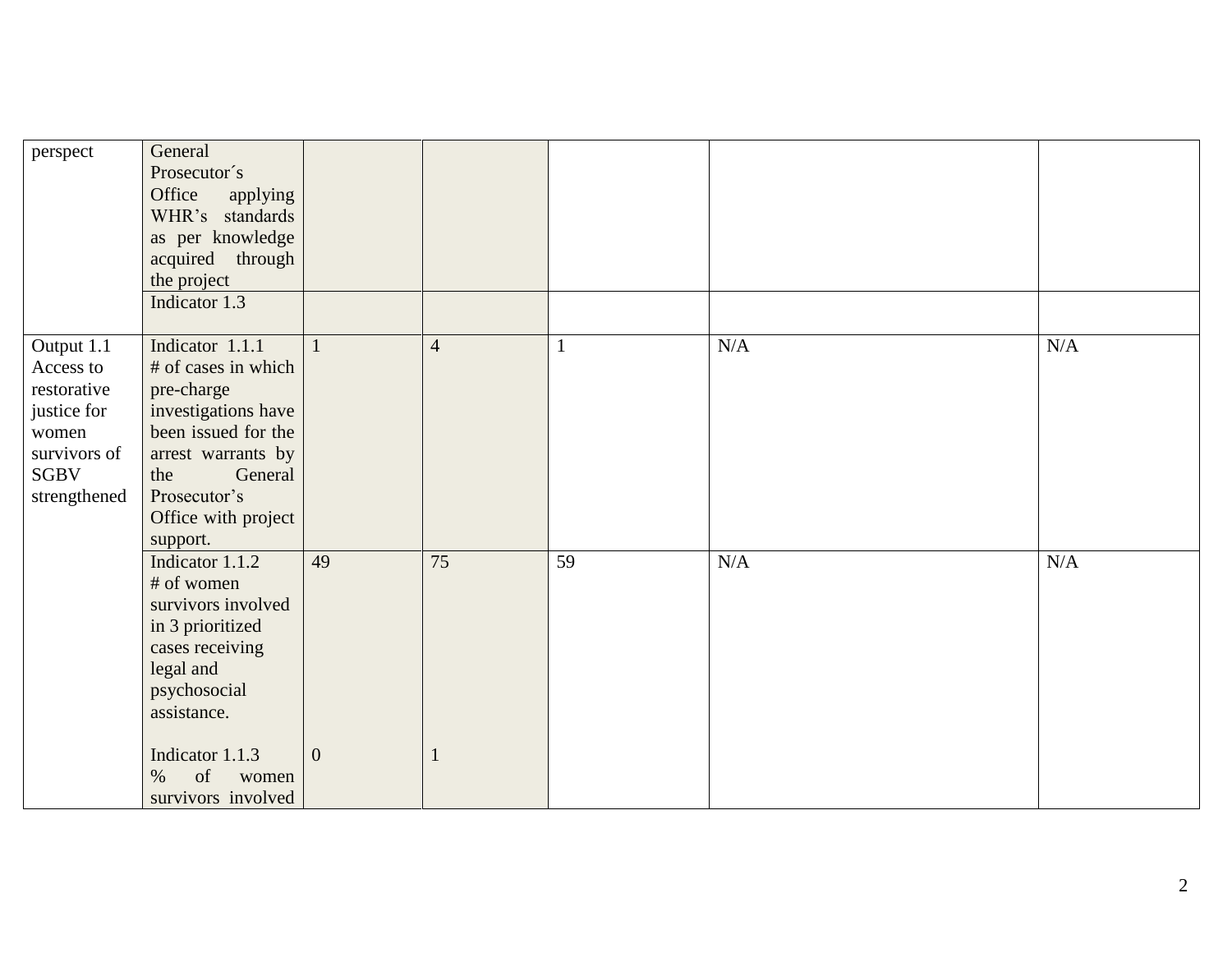|                  | in 3 prioritized<br>cases with positive |                |                |                  |           |     |
|------------------|-----------------------------------------|----------------|----------------|------------------|-----------|-----|
|                  | perceptions<br>on                       |                |                |                  |           |     |
|                  | access to justice.                      |                | 75             |                  |           |     |
| Output 1.2       | Indicator 1.2.1                         | 36             |                | 36               | N/A       | N/A |
| Access of        | of<br>#<br>women                        |                |                |                  |           |     |
| women            | survivors                               |                |                |                  |           |     |
| survivors to     | in<br>participating                     |                |                |                  |           |     |
| transformativ    | construction<br>of                      |                |                |                  |           |     |
| e reparations    | transformative                          |                |                |                  |           |     |
| improved via     | reparations                             |                |                |                  |           |     |
| construction     | proposals                               |                |                |                  |           |     |
| of               | Indicator 1.2.2                         | $\overline{0}$ | 3              | $\boldsymbol{0}$ | $\rm N/A$ | N/A |
| methodologi      | # of transformative                     |                |                |                  |           |     |
| es and           | reparations                             |                |                |                  |           |     |
| proposals.       | petitions prepared                      |                |                |                  |           |     |
|                  | by the GPO for the                      |                |                |                  |           |     |
|                  | 3 prioritized cases                     |                |                |                  |           |     |
| Output 1.3       | Indicator 1.3.1                         |                |                |                  |           |     |
|                  | Indicator 1.3.2                         |                |                |                  |           |     |
| <b>Outcome 2</b> | Indicator 2.1                           |                | $\overline{2}$ |                  | N/A       | N/A |
| 300 women        | Number<br>of                            |                |                |                  |           |     |
| survivors of     | knowledge-based                         |                |                |                  |           |     |
| conflict and     | proposals designed                      |                |                |                  |           |     |
| post-conflict    | for<br>by women                         |                |                |                  |           |     |
| related          | advancing Peace                         |                |                |                  |           |     |
| SGBV,            | Accords                                 |                |                |                  |           |     |
| particularly     | implementation                          |                |                |                  |           |     |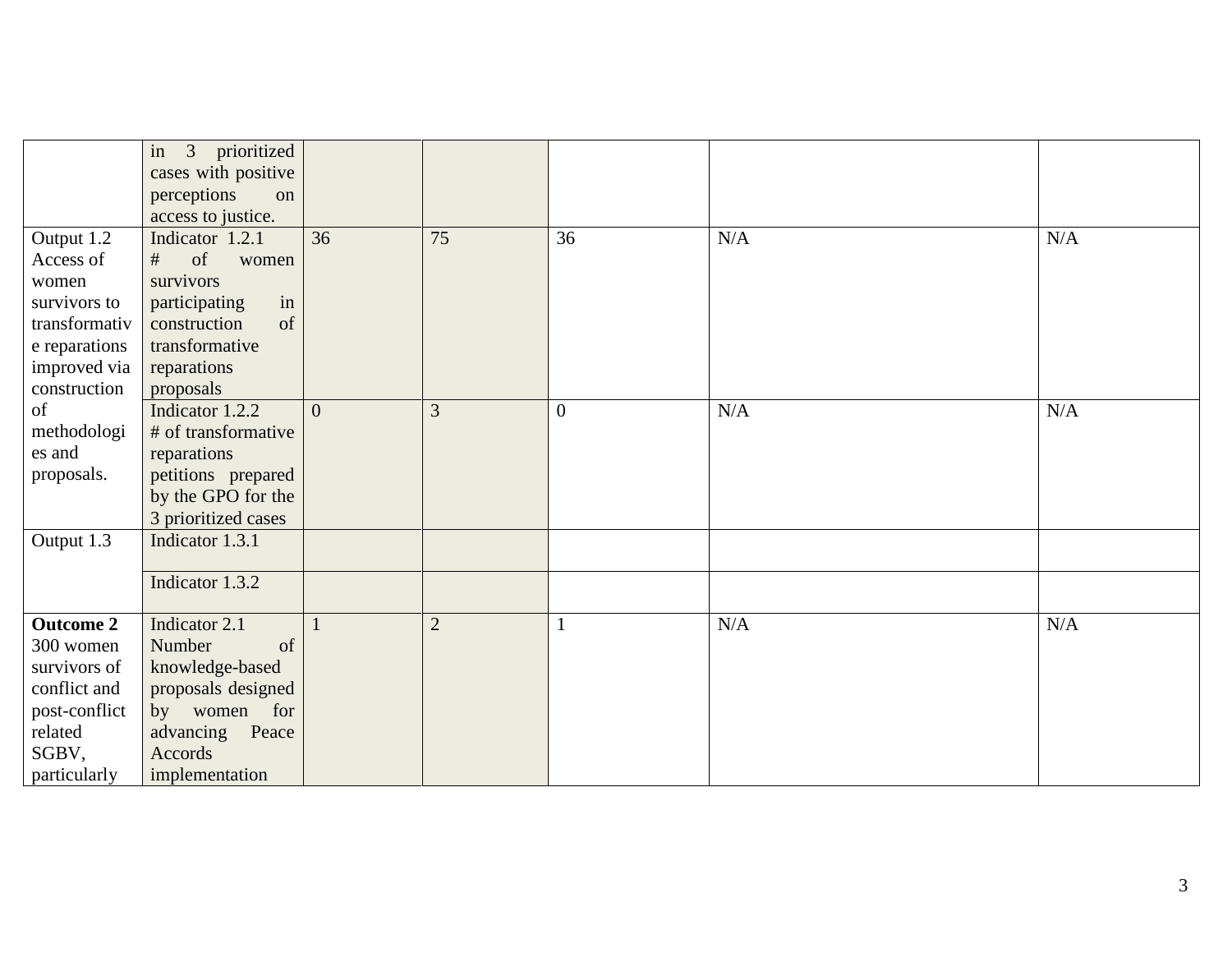| indigenous     | Indicator 2.2        | 5              | 10             | 6              | $\rm N/A$ | N/A |
|----------------|----------------------|----------------|----------------|----------------|-----------|-----|
| women, are     | Number of women      |                |                |                |           |     |
| empowered      | representatives of   |                |                |                |           |     |
| in their right | WCSOs involved       |                |                |                |           |     |
| to equal       | in designing state   |                |                |                |           |     |
| participation  | reform proposals     |                |                |                |           |     |
| in peace       |                      |                |                |                |           |     |
| building, the  | Indicator 2.3        |                | $\overline{2}$ |                |           |     |
| rule of law,   | Number<br>of         |                |                |                |           |     |
| and political  | common strategies    |                |                |                |           |     |
| decision-      | designed<br>and      |                |                |                |           |     |
| making, and    | by<br>implemented    |                |                |                |           |     |
| 15 state       | women to advance     |                |                |                |           |     |
| institutions   | their<br>right<br>to |                |                |                |           |     |
| adopt regu     | political decision   |                |                |                |           |     |
|                | making               |                |                |                |           |     |
| Output 2.1     | Indicator 2.1.1      | $\mathbf{1}$   | $\overline{4}$ |                | $\rm N/A$ | N/A |
| 100 women      | Number<br>of         |                |                |                |           |     |
| peacebuilder   | knowledge-based      |                |                |                |           |     |
| s and 14 state | proposals for the    |                |                |                |           |     |
| institutions   | adoption<br>of       |                |                |                |           |     |
| have           | laws/normative in    |                |                |                |           |     |
| enhanced       | line with Peace      |                |                |                |           |     |
| their          | Accords and the      |                |                |                |           |     |
| capacities to  | <b>WPS</b><br>Global |                |                |                |           |     |
|                | Agenda advanced      |                |                |                |           |     |
|                | organized<br>by      |                |                |                |           |     |
|                | women                |                |                |                |           |     |
|                | Indicator 2.1.2      | $\overline{2}$ | 5              | $\overline{c}$ | N/A       | N/A |
|                | Number of women      |                |                |                |           |     |
|                | peacebuilders who    |                |                |                |           |     |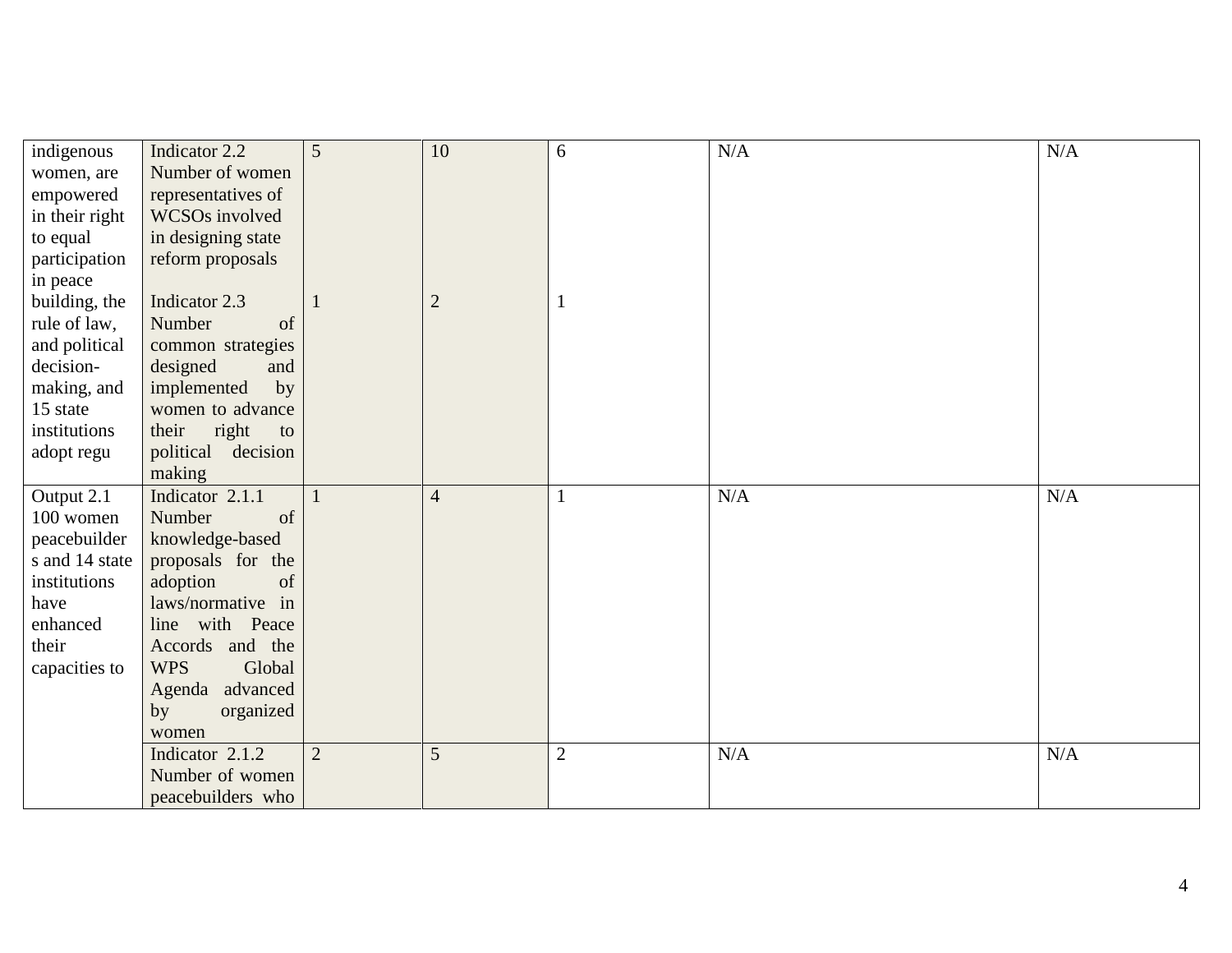|                | enhanced<br>have        |                |                |                |           |           |
|----------------|-------------------------|----------------|----------------|----------------|-----------|-----------|
|                | their capacities to     |                |                |                |           |           |
|                | prepare                 |                |                |                |           |           |
|                | knowledge-based         |                |                |                |           |           |
|                | proposals               |                |                |                |           |           |
|                | Indicator 2.2.1         | $\overline{4}$ | 8              | $\overline{4}$ | N/A       | N/A       |
| Output 2.2     | of<br>Number            |                |                |                |           |           |
| 100            | representatives of      |                |                |                |           |           |
| organized      | <b>WHR</b><br>advocates |                |                |                |           |           |
| women          | with sits at the        |                |                |                |           |           |
| human rights   | reforms<br><b>State</b> |                |                |                |           |           |
| advocates,     | negotiating tables      |                |                |                |           |           |
| peace and      | Indicator 2.2.2         | $\overline{7}$ | 9              |                | $\rm N/A$ | $\rm N/A$ |
| justice        | Number of               |                |                |                |           |           |
| institutions   | knowledge-based         |                |                |                |           |           |
| have           | <b>CEDAW</b>            |                |                |                |           |           |
| strengthened   | alternative reports     |                |                |                |           |           |
| their voices   | by women                |                |                |                |           |           |
| and            | advocates               |                |                |                |           |           |
| participation  |                         |                |                |                |           |           |
| in the state   | Indicator 2.2.3         | $\overline{2}$ | $\overline{4}$ |                |           |           |
| reforms        | Number<br>of            |                |                |                |           |           |
| initiatives to | knowledge               |                |                |                |           |           |
| advance the    | products produced       |                |                |                |           |           |
| rule of law in | organized<br>by         |                |                |                |           |           |
| accordance     | human<br>women          |                |                |                |           |           |
| to the 1996    | rights advocates        |                |                |                |           |           |
| Peace          |                         |                |                |                |           |           |
| Accords        |                         |                |                |                |           |           |
| commitments    |                         |                |                |                |           |           |
| and the WPS    |                         |                |                |                |           |           |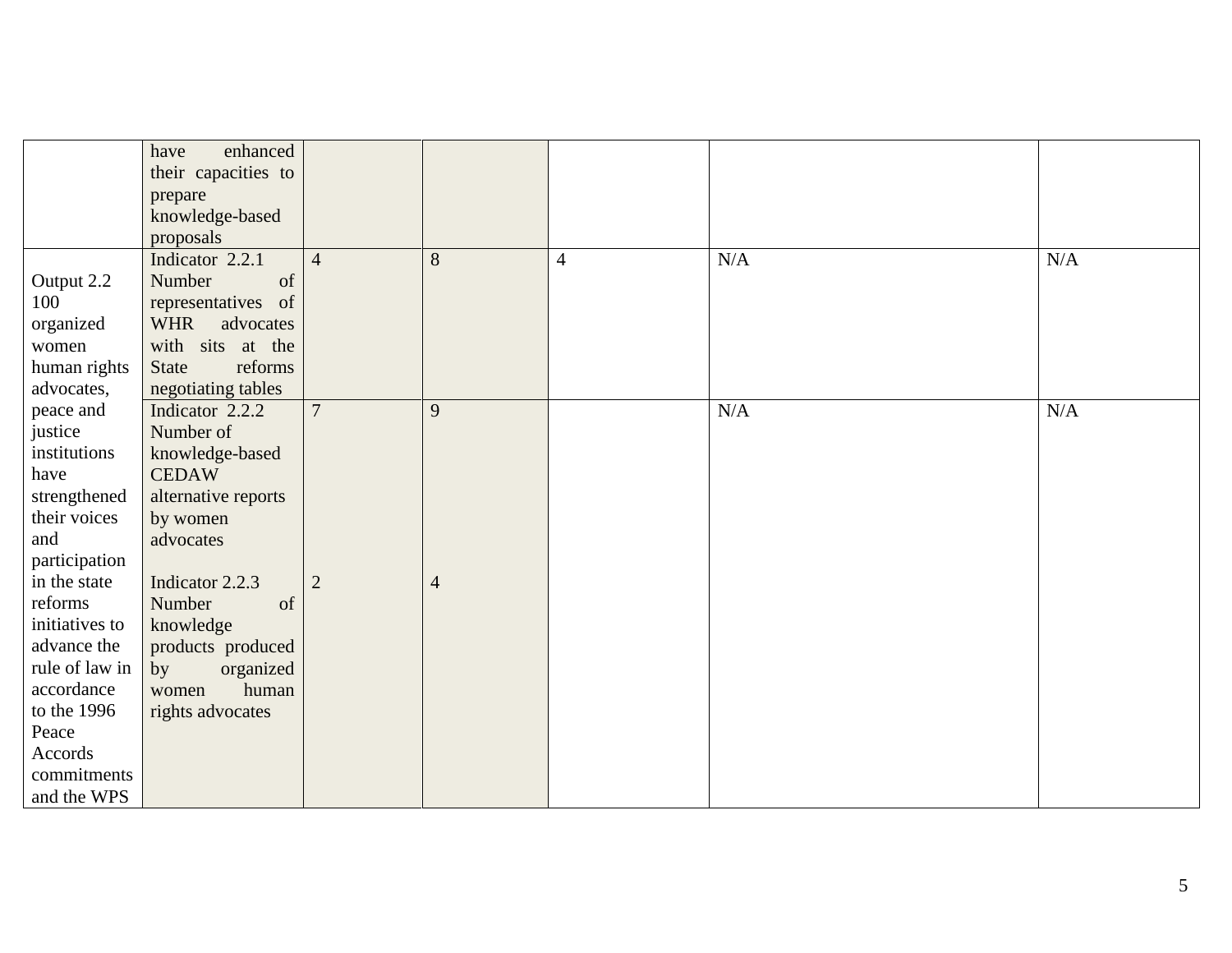| Gl               |                     |                |                |                |     |     |
|------------------|---------------------|----------------|----------------|----------------|-----|-----|
|                  | Indicator 2.3.1     | $\overline{2}$ | $\overline{4}$ | $\overline{c}$ | N/A | N/A |
| Output 2.3       | Number<br>of        |                |                |                |     |     |
| 100              | knowledge-based     |                |                |                |     |     |
| organized        | political<br>reform |                |                |                |     |     |
| women            | initiatives         |                |                |                |     |     |
| specialized in   | elaborated<br>by    |                |                |                |     |     |
| political        | partner<br>women    |                |                |                |     |     |
| participation    | organizations       |                |                |                |     |     |
| and two          | Indicator 2.3.2     | $\mathbf{1}$   | 3              |                | N/A | N/A |
| Congress         | Number of           |                |                |                |     |     |
| Commissions      | political reform    |                |                |                |     |     |
| have             | proposals by        |                |                |                |     |     |
| strengthened     | women               |                |                |                |     |     |
| their voices     | organizations       |                |                |                |     |     |
| and              | incorporated in     |                |                |                |     |     |
| participation    | Congress            |                |                |                |     |     |
| in the           | Commissions for     |                |                |                |     |     |
| political and    | their promotion     |                |                |                |     |     |
| public power     |                     |                |                |                |     |     |
| reform           | Indicator 2.3.3     | 5              | 10             | 5              |     |     |
| initiatives to   | of<br>Number        |                |                |                |     |     |
| advance          | Congresswomen       |                |                |                |     |     |
| parity in the    | involved<br>in      |                |                |                |     |     |
| representatio    | promoting<br>parity |                |                |                |     |     |
| n of women       | proposals designed  |                |                |                |     |     |
|                  | by GPI partners     |                |                |                |     |     |
| <b>Outcome 3</b> | Indicator 3.1       | 13             | 20             | 13             | N/A | N/A |
| $1,225$ women    | Number<br>of        |                |                |                |     |     |
| survivors of     | communities/muni    |                |                |                |     |     |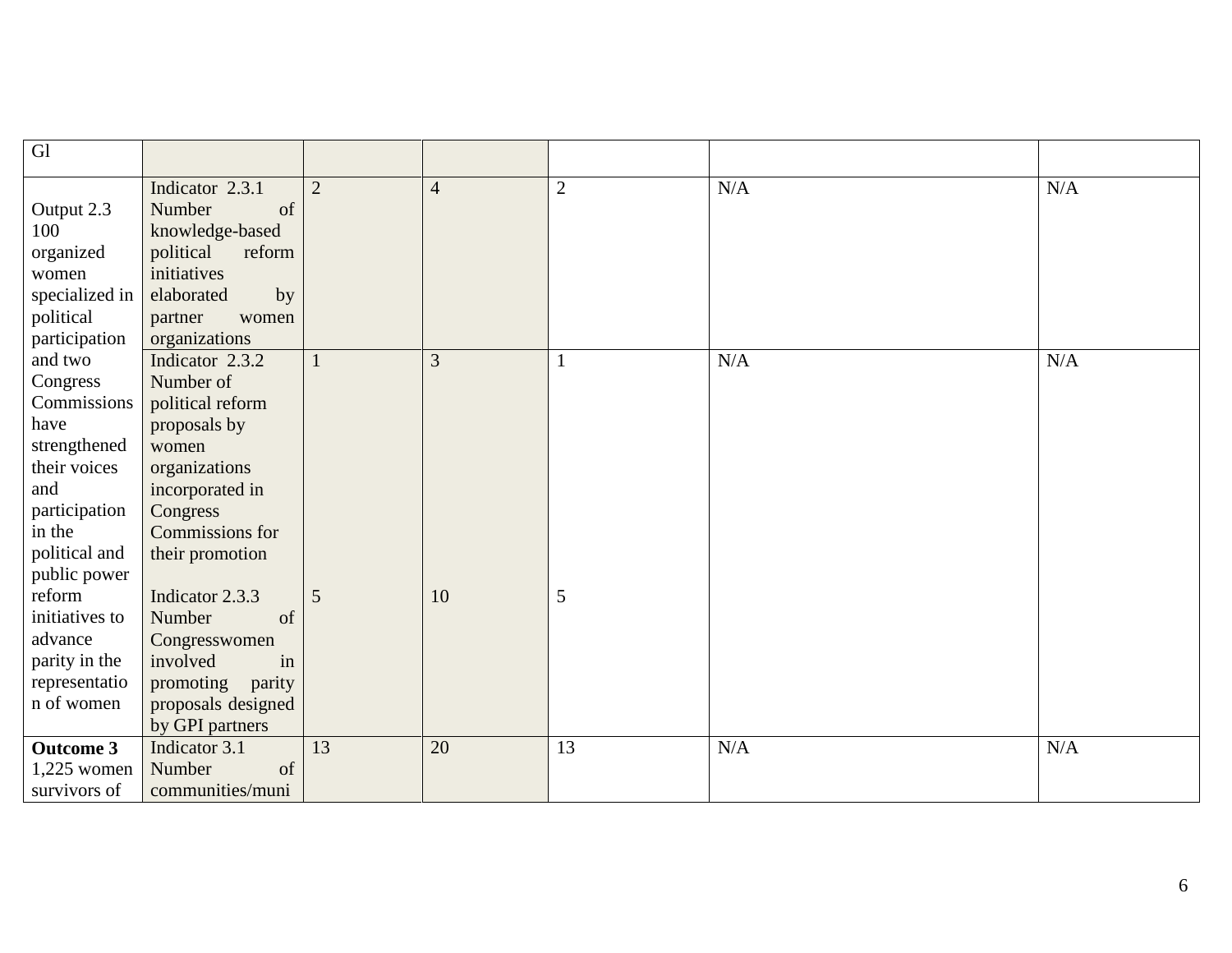| conflict and<br>post-conflict<br>related | cipalities<br>implementing<br>SGBV prevention |                |      |                  |     |     |
|------------------------------------------|-----------------------------------------------|----------------|------|------------------|-----|-----|
| SGBV,                                    | and response plans                            |                |      |                  |     |     |
| particularly                             | Indicator 3.2                                 | $\overline{0}$ | 10%  | $\boldsymbol{0}$ | N/A | N/A |
| indigenous                               | Percentage of                                 |                |      |                  |     |     |
| women, are                               | increase on                                   |                |      |                  |     |     |
| empowered                                | number of SGBV                                |                |      |                  |     |     |
| in their right                           | cases assisted by                             |                |      |                  |     |     |
| to a life free                           | DEMI in                                       |                |      |                  |     |     |
| of the                                   | prioritized                                   |                |      |                  |     |     |
| continuum of                             | territories applying                          |                |      |                  |     |     |
| violence                                 | the comprehensive                             |                |      |                  |     |     |
| against                                  | care model                                    |                |      |                  |     |     |
| women, three                             |                                               |                |      |                  |     |     |
| state                                    | Indicator 3.3                                 | 750            | 1500 | 750              |     |     |
| institutions,                            | Number of women                               |                |      |                  |     |     |
| namely, the                              | who<br>have                                   |                |      |                  |     |     |
| General                                  | enhanced<br>their                             |                |      |                  |     |     |
| Prosecut                                 | knowledge on the                              |                |      |                  |     |     |
|                                          | denouncing routes                             |                |      |                  |     |     |
|                                          | prioritized<br>in                             |                |      |                  |     |     |
|                                          | territories                                   |                |      |                  |     |     |
| Output 3.1                               | Indicator 3.1.1                               | 750            | 850  | 750              | N/A | N/A |
| 100                                      | Number of women                               |                |      |                  |     |     |
| indigenous                               | who<br>have                                   |                |      |                  |     |     |
| women have                               | their<br>increased                            |                |      |                  |     |     |
| strengthened                             | knowledge on the                              |                |      |                  |     |     |
| their                                    | SGBV<br>denounce                              |                |      |                  |     |     |
| capacities to                            | with GPI<br>route                             |                |      |                  |     |     |
| denounce                                 | support                                       |                |      |                  |     |     |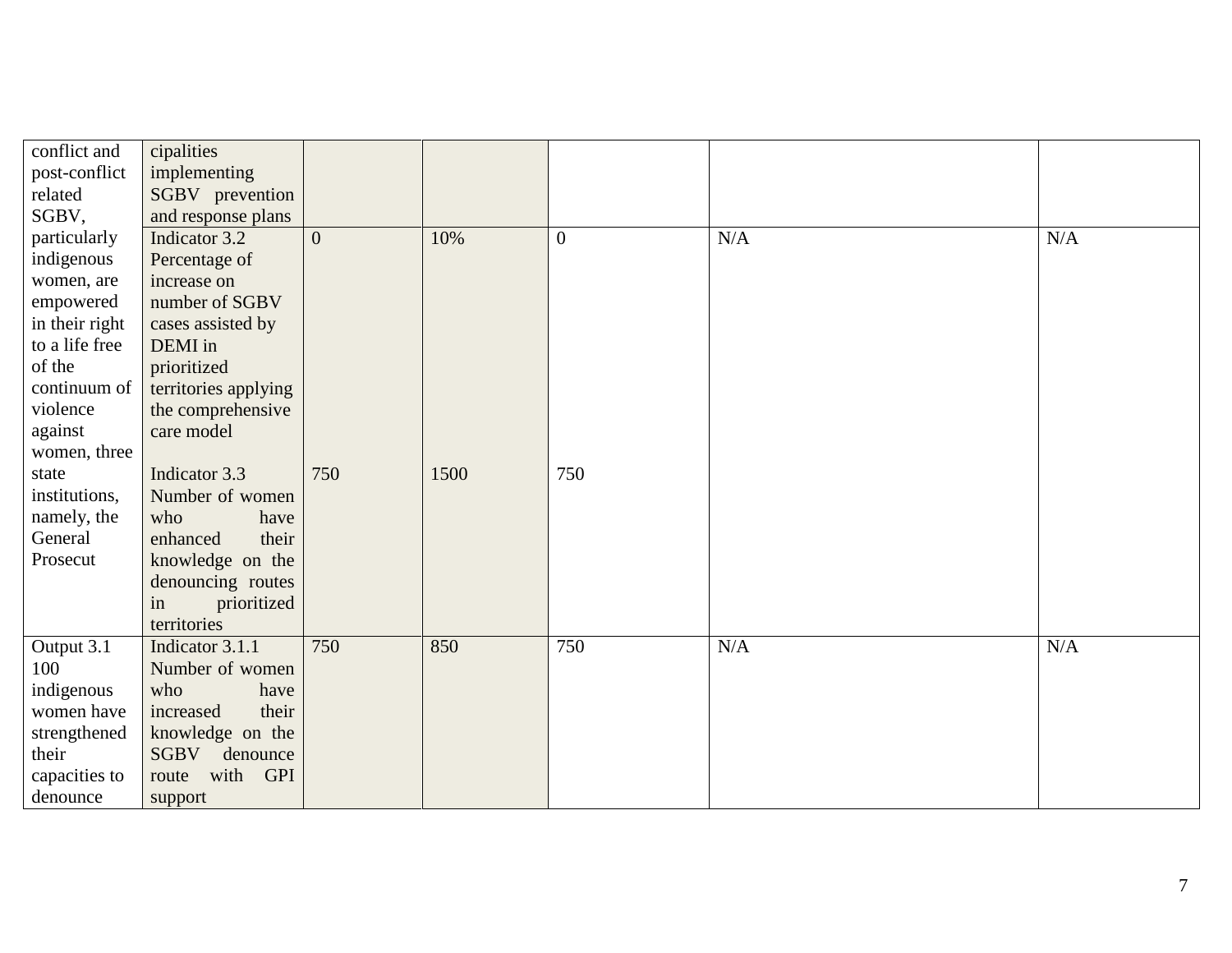| sexual         | Indicator 3.1.2        |                |                |                  |     |     |
|----------------|------------------------|----------------|----------------|------------------|-----|-----|
| violence and   |                        |                |                |                  |     |     |
| demand         |                        |                |                |                  |     |     |
| transformativ  |                        |                |                |                  |     |     |
| e reparation   |                        |                |                |                  |     |     |
| and non-       |                        |                |                |                  |     |     |
| repetition     |                        |                |                |                  |     |     |
| measures       |                        |                |                |                  |     |     |
| Output 3.2     | Indicator 3.2.1        | 62             | 75             | 62               | N/A | N/A |
| The            | Number of cases        |                |                |                  |     |     |
| capacities of  | supported<br>by        |                |                |                  |     |     |
| the Office for | DEMI in Quiché         |                |                |                  |     |     |
| the Defense    | and Las Verapaces      |                |                |                  |     |     |
| of             | applying the holist    |                |                |                  |     |     |
| Indigenous     | support model          |                |                |                  |     |     |
| Women          | Indicator 3.2.2        | $\overline{0}$ | $\overline{2}$ | $\boldsymbol{0}$ | N/A | N/A |
| (DEMI) have    | <b>DEMI</b><br>reports |                |                |                  |     |     |
| been           | evidence advances      |                |                |                  |     |     |
| strengthened   | in provision of        |                |                |                  |     |     |
| for the        | comprehensive          |                |                |                  |     |     |
| delivery of    | care services with     |                |                |                  |     |     |
| comprehensi    | cultural<br>and        |                |                |                  |     |     |
| ve care        | linguistic             |                |                |                  |     |     |
| services to    | pertinence<br>and a    |                |                |                  |     |     |
| <b>SGBV</b>    | rights<br>human        |                |                |                  |     |     |
| survivors      | perspective<br>in      |                |                |                  |     |     |
| with cultural  | Quiché and<br>Las      |                |                |                  |     |     |
| and linguistic | Verapaces              |                |                |                  |     |     |
| pertinence     |                        |                |                |                  |     |     |
| and a human    |                        |                |                |                  |     |     |
| rights         |                        |                |                |                  |     |     |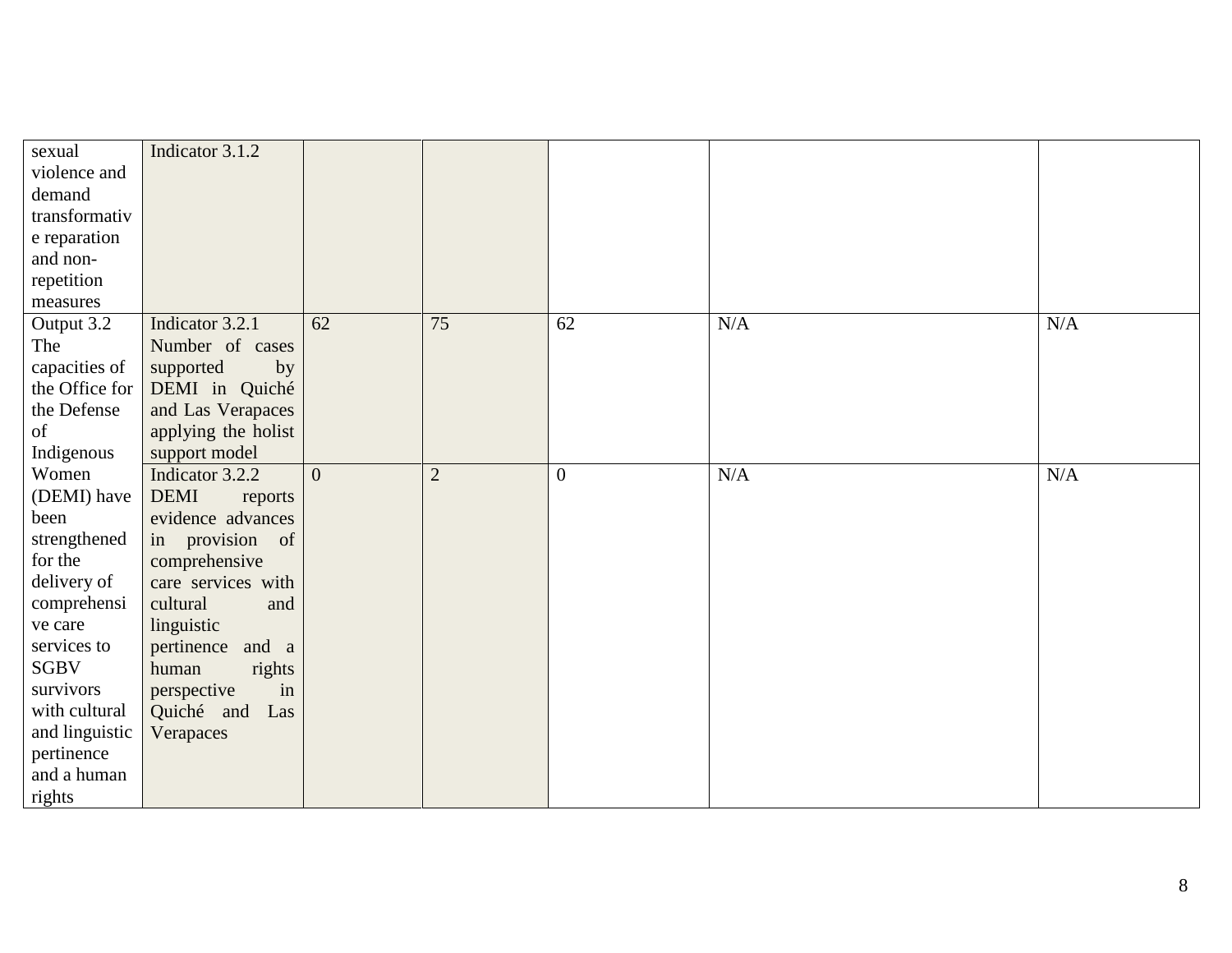| perspective                                                                                                                                     |                                                                                                                                                                                           |          |     |                  |     |           |
|-------------------------------------------------------------------------------------------------------------------------------------------------|-------------------------------------------------------------------------------------------------------------------------------------------------------------------------------------------|----------|-----|------------------|-----|-----------|
| Output 3.3<br>Women<br>participate in<br>the design,<br>negotiation<br>and follow-<br>up to the<br>prevention,<br>referral and<br>transformativ | Indicator 3.3.1<br>of<br>Number<br>dialogue<br>mechanisms<br>in<br>established<br>communities/muni<br>cipalities of<br>the<br>of<br>Departments<br>Guatemala, Quiché<br>and Las Verapaces | 6        | 12  | 6                | N/A | $\rm N/A$ |
| e reparation<br>of conflict<br>and post-<br>conflict<br>sexual<br>violence                                                                      | Indicator 3.3.2<br>Number of women<br>participating in<br>dialogue<br>mechanisms<br>established in<br>Quiché and Las<br>Verapaces                                                         | 750      | 850 | 750              | N/A | $\rm N/A$ |
|                                                                                                                                                 | Indicator 3.3.3<br>Number<br>of<br>transforming<br>reparation<br>proposals designed<br>by women from<br>Guatemala, Quiché<br>and Las Verapaces<br>discussed<br>in<br>dialogue tables      | $\theta$ | 3   | $\boldsymbol{0}$ |     |           |